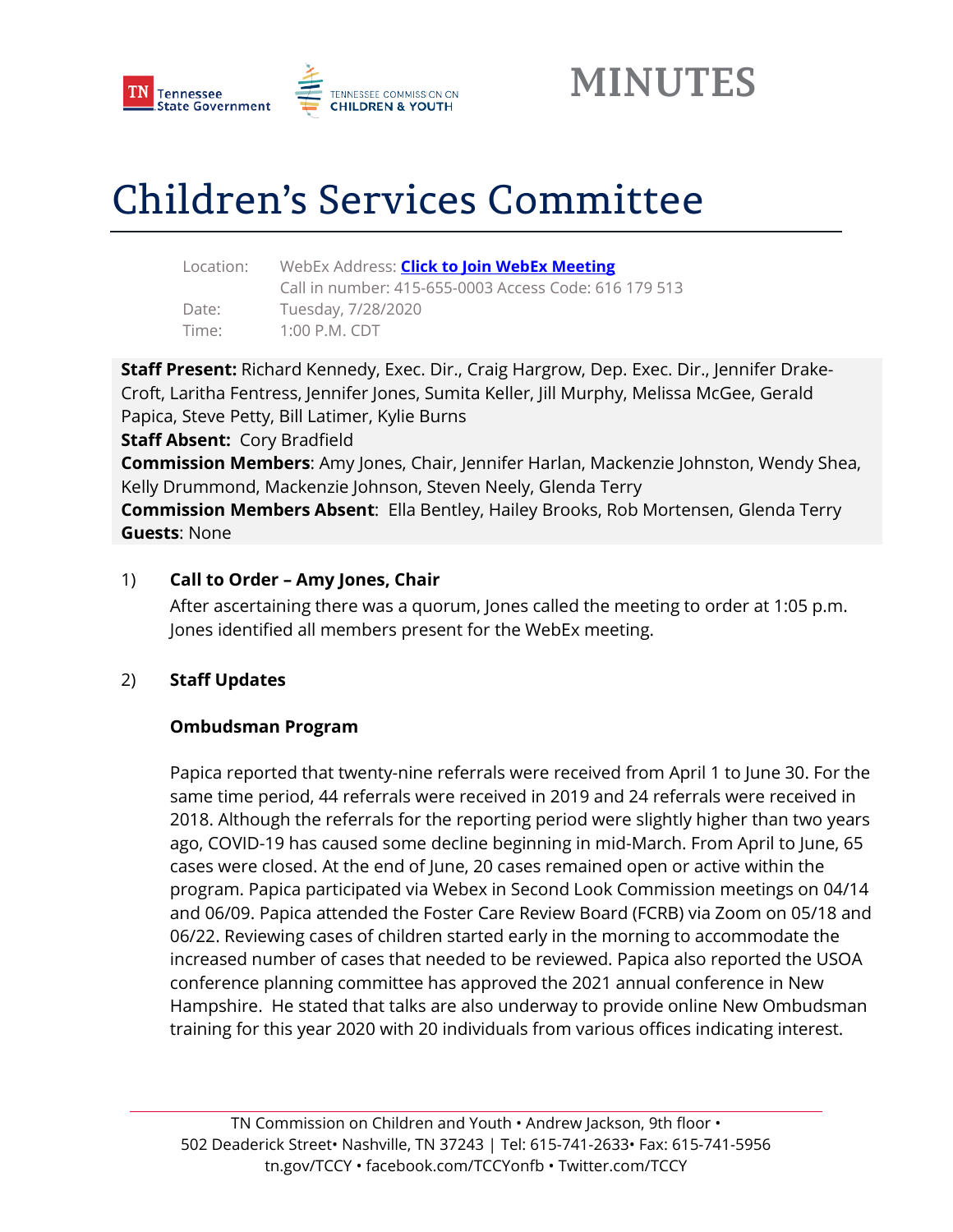

#### **Building Strong Brains Tennessee**

As Drake-Croft reported previously, due to challenges with COVID-19 the Building Strong Brains Conference Content Committee decided to move forward with an online Lunch and Learn Series throughout the summer. To date, four lunch and learns have been conducted attracting approximately 350 participants at the live events and an average of 150 views on YouTube. The series will continue through the end of September. In addition, a representative from the TN Department of Health is partnering with Drake-Croft to form BSB TN "learning communities" focusing on the various Lunch and Learn topic areas. Kennedy and Drake-Croft worked with a team at DCS and ETSU to make revisions on the BSB TN article for submission to the *American Psychologist.* We hope the article will be accepted into a special issue focused on addressing ACEs. Keller, Drake-Croft, and Newland have been partnering with DCS to develop a BSB TN website. The website is nearing completion and will be live in mid-September.

#### **Youth Transitions Advisory Council**

Petty reported that the Youth Transitions Advisory Council met in conjunction with the Council on Children's Mental Health as is our custom for the past several years. The meeting was well-attended. There was a brief update from the Office of Independent Living. There has been a slight increase in the number of youths being served by Extension of Foster Care services. The Young Adult Leadership Council sponsored by the Department of Mental Health and Substance Abuse Services, Office of Children, Youth and Young Adults presented for the remainder of the meeting. The Young Adults provided feedback to the Councils about having difficult conversations and then had a difficult conversation about the challenge of accessing treatment and support as young people of color. The next meeting of the Youth Transitions Advisory Council will be Thursday August 6, 2020 via WebEx. If you would like more information contact Steve Petty, [Steve.Petty@tn.gov](mailto:Steve.Petty@tn.gov)

#### **Council on Children's Mental Health (CCMH) and Systems of Care Across Tennessee (SOCAT)**

McGee reported that the June 18<sup>th</sup> CCMH meeting was a joint meeting with Youth Transitions Advisory Council which was delivered virtually via WebEx. Meeting notes can be found in YTAC's report. During this time, the CCMH Director McGee provided a session on secondary traumatic stress (STS) as part of a SOCAT sponsored "Webapalooza," providing a full day of content, co-led a Building Strong Brains virtual training through the regional coordinators, provided an STS training for the Dickson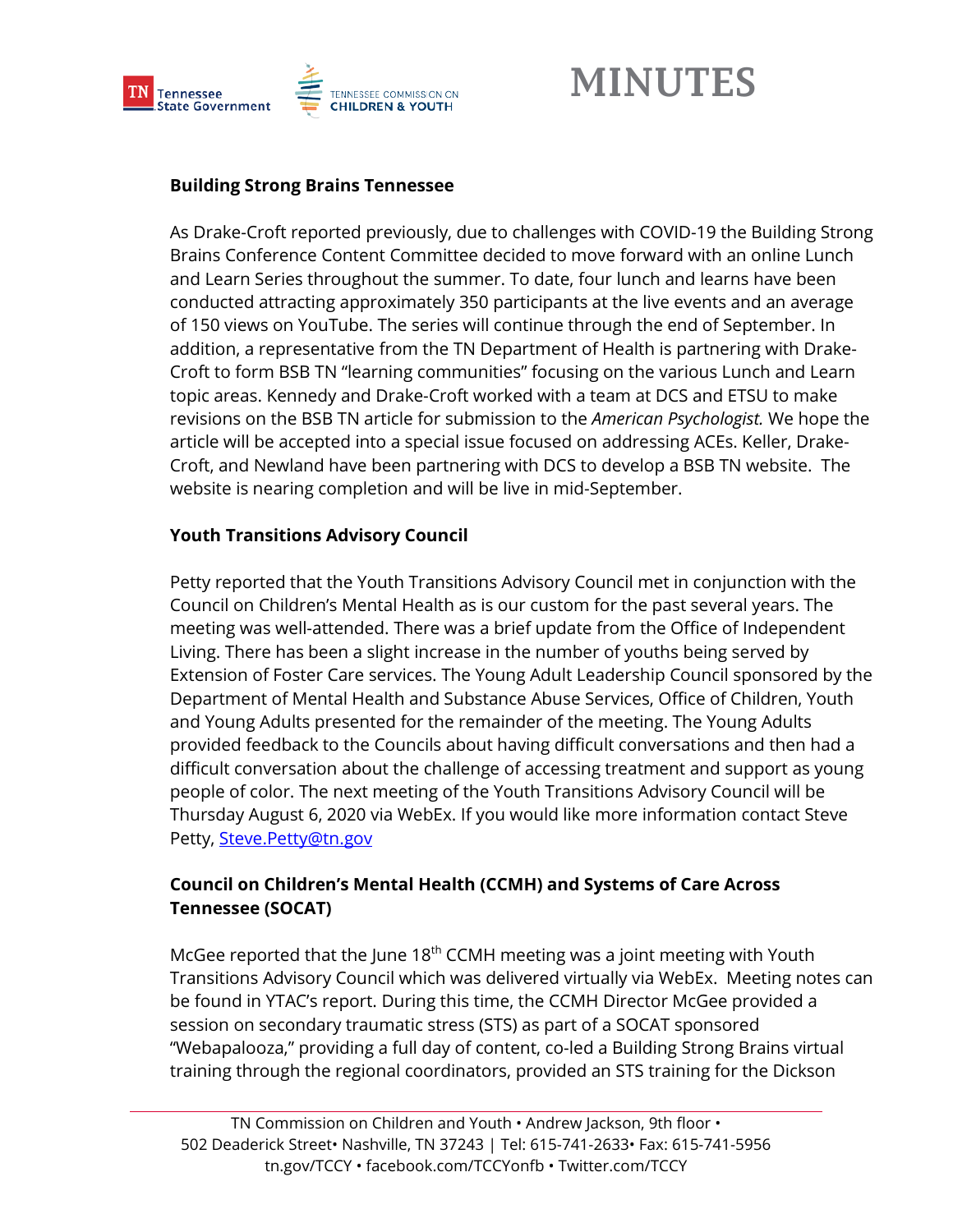

County Safe Baby Court, and continues to participate in various interdisciplinary teams, such as the Children's Justice Task Force and the CJTF Treatment Committee, and the TDMHSAS Policy and Planning meeting.

#### **System of Care Across Tennessee (SOCAT)**

McGee reported that Fentress remains in her position as the Middle Tennessee SOCAT Divisional Coordinator, while Jill Murphy's last day with TCCY was May 29<sup>th</sup>. Fentress continues to provide support in her division, as well as across the state as available. She also provided a presentation in the SOCAT Webapalooza and the Dickson County Safe Baby Court training, moderated a Family Support Specialist panel for Children's Mental Health Awareness training and continues to monitor regional meetings as they return.

The Department of Mental Health and Substance Abuse Services (DMHSAS) submitted a proposal to the Department of Human Services for use of Temporary Assistance for Needy Families (TANF) funds to support one year of SOCAT services. The proposal was approved as currently funded through the final year of the federal grant allowing sites to continue services through at least September 2021.

Unfortunately, TDMHSAS recently received feedback regarding the submission for a new federal grant to support continued expansion of system of care statewide (known as the System of Care Across Tennessee Network (SOCATN) and furthering implementation and use of high-fidelity wraparound services was not funded through the Substance Abuse and Mental Health Services Administration (SAMHSA). With this information, TDMHSAS submitted a revised budget request to DHS to re-appropriate funding to minimize ancillary services and increase clinical services through providers. DHS has also requested a three-year budget proposal for continuing SOCAT services. McGee also reported that Fentress's position will be covered for another year under this funding stream.

#### **Home Visiting Leadership Alliance (HVLA)**

Keller reported that due to COVID-19 the HVLA continues to meet virtually via WebEx. The HVLA met on June 23, 2020 and heard presentations from partners at the Department of Health. JW Randolph presented on COVID-19 Strategies in Tennessee. Monique Anthony from the Office of Minority Health and Disparity Elimination presented on Health Disparities in Tennessee and highlighted the disproportionate impact of COVID-19 on communities of color in Tennessee. We also learned about the new name and new look for Nurture the Next, formerly Prevent Child Abuse Tennessee.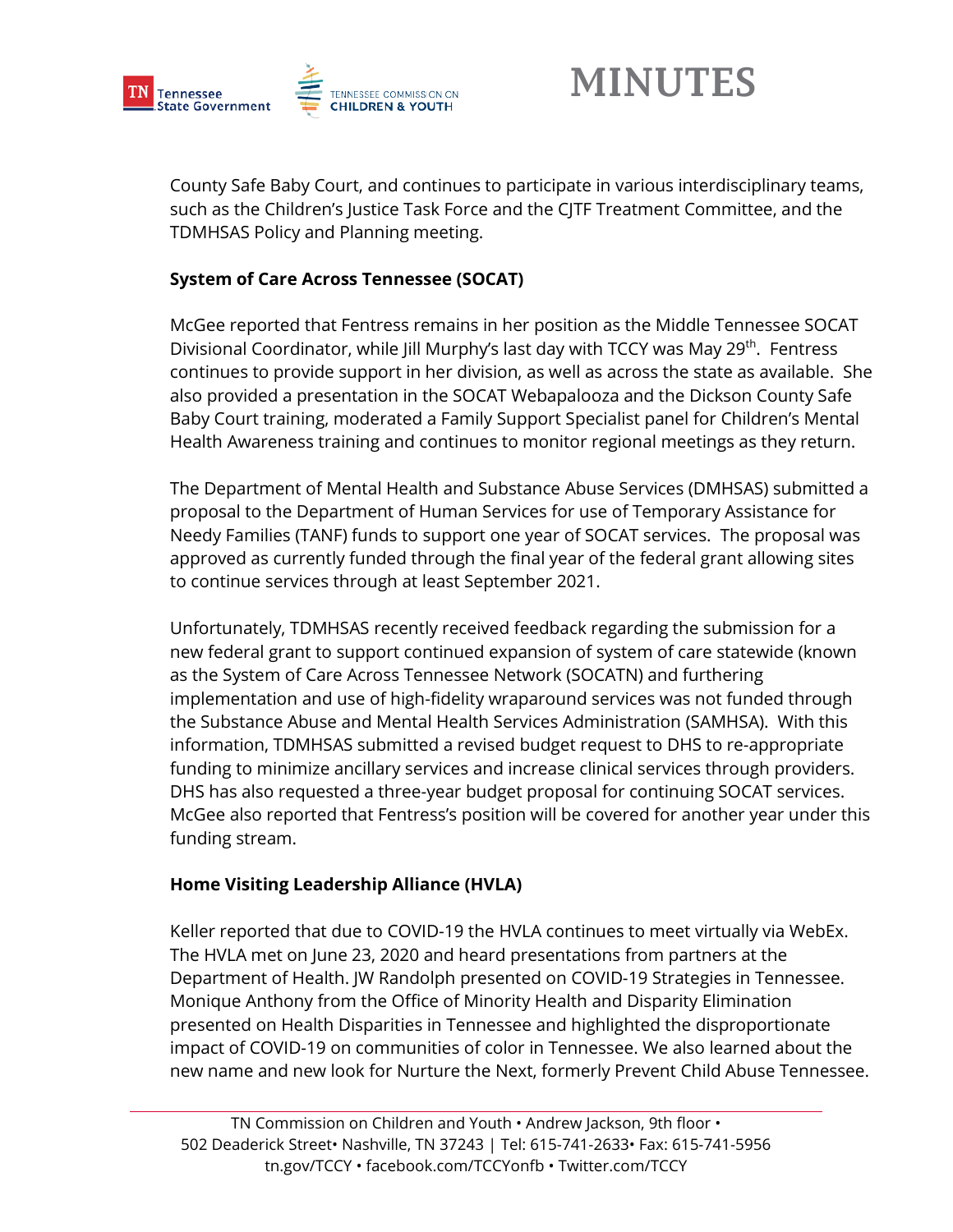

The next HVLA meeting is scheduled for September and will most likely be held virtually. Keller learned from our partners at the Department of Health that the expansion of home visiting to all 95 counties supported by the Department of Human Services' TANF funds is close to being confirmed. This funding is a significant investment in EBHV and will make the services available across the entire state.

#### **Tennessee Young Child Wellness Council**

Keller reported that the last general meeting was held via WebEx on May 13<sup>th</sup> and featured a panel of Early Childhood Education leaders discussing the challenges posed by the COVID-19 pandemic. The next meeting will be held in September, date TBD. The TNYCWC Newsletter continues to be issued monthly. The newsletter features upcoming webinars, job postings, issue spotlights, and profiles of participating agencies.

Keller stated the Steering Team met on July  $7<sup>th</sup>$ . The meeting focused on setting the agenda for the September meeting. It was the final meeting of two Steering Team members, Mary Rolando and Belva Weathersby, both of whom are retiring in July. They will be replaced by other representatives from the TN Department of Children's Services and the TN Department of Education, respectively.

Tennessee has been selected by the national Early Childhood Nonprofit ZERO TO THREE (ZTT) to receive a technical assistance grant (with associated funding) as part of their *Building Strong Foundations for Families* project. TCCY, and the TNYCWC specifically, is the lead agency for the state on the project. The TNYCWC Director led a core team of early childhood stakeholders in its successful application for the funds, which will ensure sustainability of the council for two more years. The goal of the project is to support up to ten states in building and strengthening comprehensive policies, programs and systems that ensure families with infants and toddlers have the resources and opportunities they need to thrive. The project dovetails well with the current goals of the TNYCWC.

#### **Second Look Commission**

Hargrow reported that the Second Look Commission (SLC) met virtually on June 9, 2020. During the quarterly meeting, the SLC members checked in with each other during the introductions to make sure the members were doing well during the pandemic. Hargrow updated the members regarding the sunset audit. Hargrow stated he is still waiting on follow up contact from the auditors. SLC members briefly discussed the format of the annual report and how the focus might change based on current circumstances.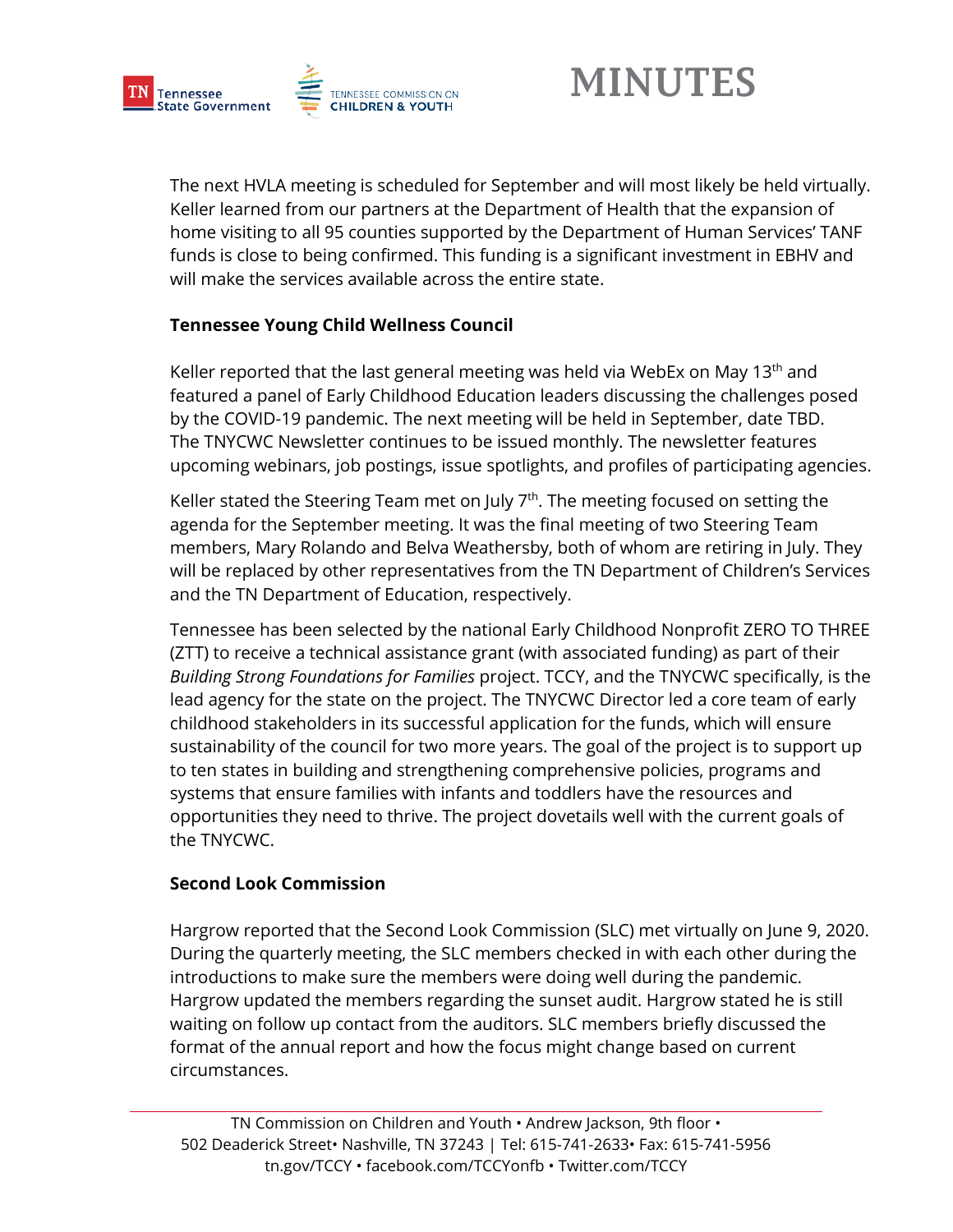

During the investigatory meeting, SLC members made the following preliminary findings and recommendations:

- 1. Overall, DCS continues to improve its documentation;
- 2. DCS representatives provided good case work and coordination with other agencies and entities;
- 3. Relatives continue to fail to report child abuse;
- 4. Child abuse prevention training for Housing Authority employees may be beneficial;
- 5. There continues to be opportunity to thoroughly review previous history and appropriately use it in current investigations;
- 6. Looking for parents who do not want to be found can tax resources; and
- 7. Conflicting medical reports can make it difficult for DCS and other child abuse prevention stakeholders to protect the alleged victims.

#### 3) **Approval of May Children's Services Minutes (ACTION)**

Jones asked for a motion to approve the Children's Services minutes from the May Commission Meeting.

*Drummond moved to approve the minutes from May 2020. Neely seconded. Unanimously Approved.*

#### 4) **Additional Items or Comments**

Jones discussed concerns with online learning due to COVID-19 and increases in possible abuse/neglect.

Kennedy sent a link to the first child well-being task force. He noted that the task force did not include commissioners from child-serving state departments. The task force did ask Commissioners from child-serving state departments, Stephen Smith with TennCare and Kennedy to review the report. The report was released last Thursday. Kennedy stated this was not an all-encompassing report, but there is mention of increased child abuse and children staying home during this time. Katie Houghtlin, Director of the task force, will be joining the full commission meeting and will be presenting on the report in addition to recommendations and concerns.

Jones mentioned a local agency in her area wishing to apply for a TCCY grant and wondered if it could be hand delivered since the agency won't have time to mail it. Hargrow asked Jones to contact Taylor or Whitfield to see if they can receive it in person.